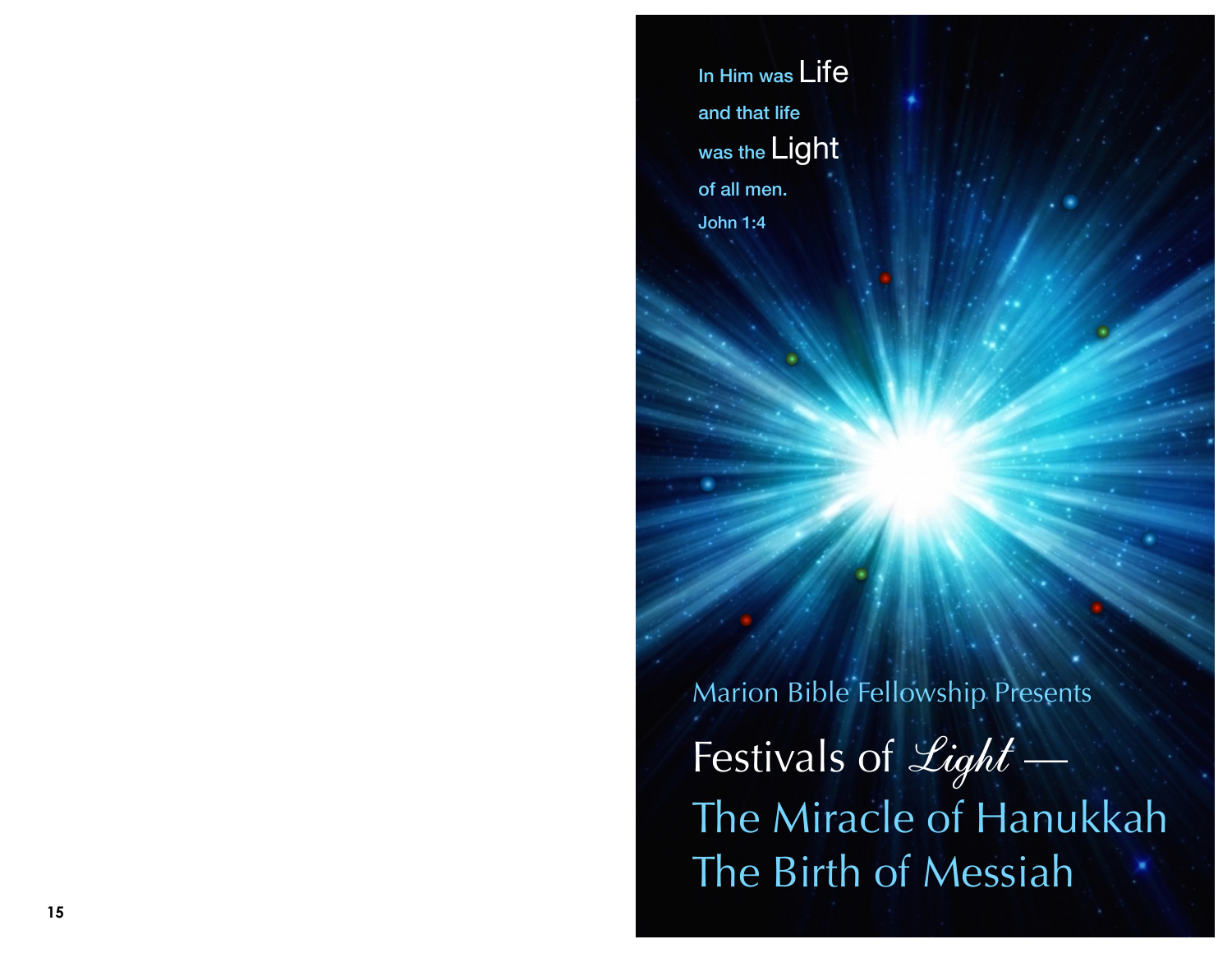*Festivals of Light* 

**Prelude—** 

#### *O Come All Ye Faithful*

#### **Welcome—**

Today we are celebrating Light. The light God created. The Light that was with God in the beginning. The Light that has been the hope of Israel. The Light that was present in the wilderness. The Light that filled the Temple. The Light that still calls us out of darkness, and the Light that will come again to redeem the world. We read in Genesis:

*In the beginning God created the heavens and the earth. The earth was formless and void, and darkness was over the surface of the deep, and the Spirit of God was moving over the surface of the waters. Then God said, "Let there be light"; and there was light. God saw that the light was good; and God separated the light from the darkness. Genesis 1:1-4* 

Our celebration today will take us from the creation of light, through God's use of light as a sign of His presence in the Temple (The Miracle of Hanukkah), to the representation of Messiah as the Light in His coming (The Birth of Messiah). We will be using music, which brings to mind Messiah's birth to remind us that, throughout time, the created order was and still now longs for the Light of Messiah as its consummate hope for all to be made right. Despite God's beautiful creation, despite His wonderful Law, despite the magnificence of the light of the Temple, the Light of Messiah is the pinnacle of it all.

## **Benediction—**

*At one time you were darkness, but now you are light in the Lord. Walk as children of light—for the fruit of light is found in all that is good and right and true—and try to discern what is pleasing to the Lord. Take no part in the unfruitful works of darkness, but instead expose them.* 

*Ephesians 5:8-11* 

#### **Postlude—**

## *Joy To The World*

*Joy to the world! The Lord is come; Let earth receive her king. Let every heart prepare him room, And heaven and nature sing, and heaven and nature sing, And heaven, and heaven, and nature sing.* 

*Joy to the world! the Savior reigns; Let men their songs employ; While fields and floods, rocks, hills, and plains Repeat the sounding joy, repeat the sounding joy, Repeat, repeat the sounding joy.* 

*No more let sins and sorrows grow, Nor thorns infest the ground; He comes to make His blessings flow Far as the curse is found, far as the curse is found, Far as, far as the curse is found.* 

*He rules the world with truth and grace, And makes the nations prove The glories of his righteousness And wonders of His love, and wonders of His love, And wonders, wonders of His love.*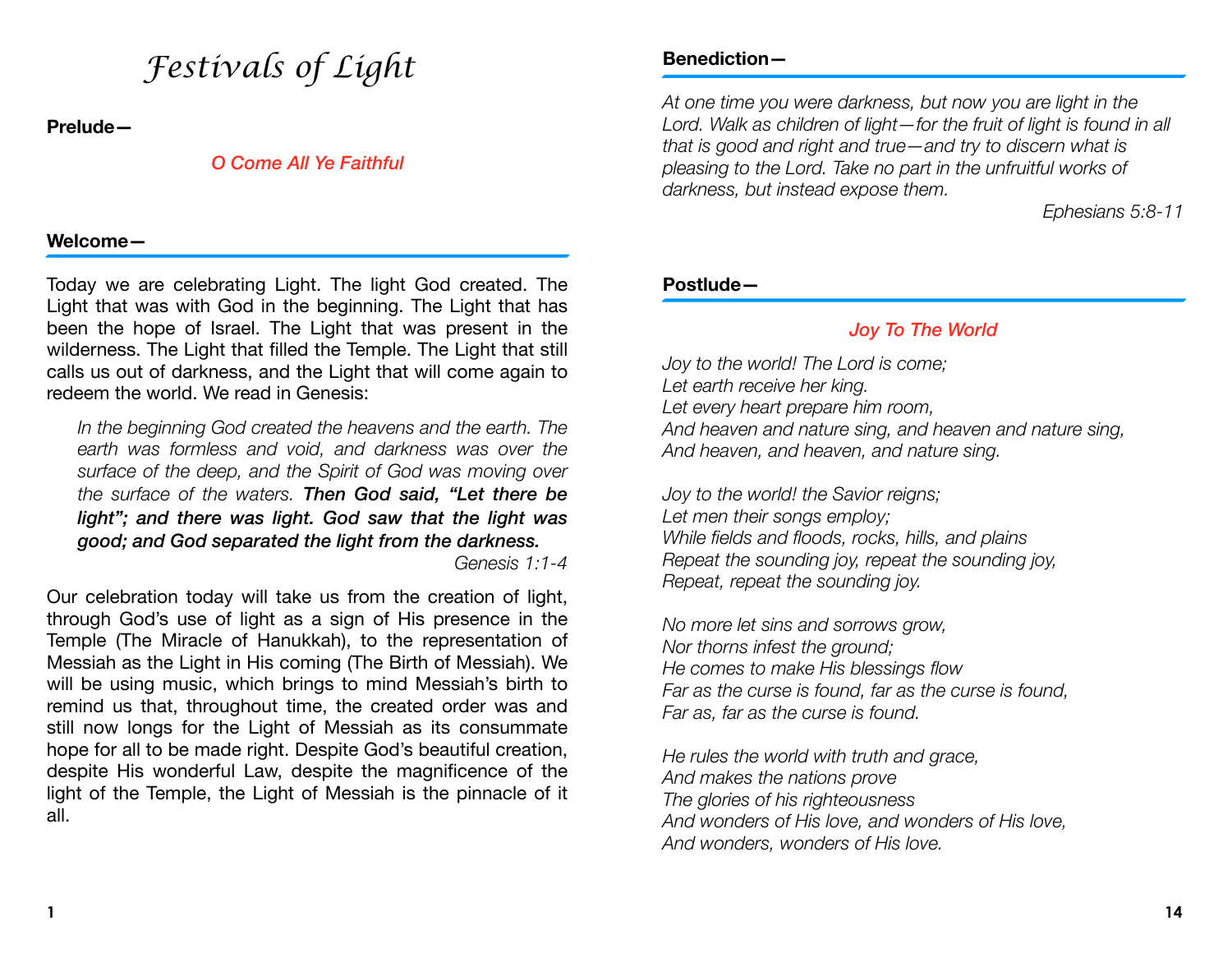# **Lighting Candles by Passing the Light—**

# *Silent Night*

*Silent night! Holy night! All is calm all is bright Round yon virgin mother and Child, Holy Infant so tender and mild, Sleep in heavenly peace, Sleep in heavenly peace.* 

*Silent night! Holy night! Shepherds quake at the sight, Glories stream from heaven afar, Heavenly hosts sing Hallelujah; Christ the Savior is born, Christ the Savior is born.* 

*Silent night! Holy night! Son of God love's pure light, Radiant beams from Thy holy face, With the dawn of redeeming grace. Jesus, Lord, at Thy birth, Jesus, Lord, at Thy birth.* 



This special Sabbath is also an intersection of two traditional holidays: Hanukkah and Christmas. In Scripture and song, we hope to capture the essence of both and go further in remembering how light rightly accompanies each holiday. From our Genesis text above to the appearance of Messiah in the Temple during Hanukkah long ago, we see light being emblematic of the Hope of mankind:

*At that time the Feast of the Dedication [Hanukkah] took place at Jerusalem; it was winter, and Jesus was walking in the temple in the portico of Solomon. The Jews then gathered around Him, and were saying to Him, "How long will You keep us in suspense? If You are the Christ, tell us plainly." Jesus answered them, "I told you, and you do not believe; the works that I do in My Father's name, these testify of Me. But you do not believe because you are not of My sheep. My sheep hear My voice, and I know them, and they follow Me; and I give eternal life to them, and they will never perish; and no one will snatch them out of My hand. My Father, who has given them to Me, is greater than all; and no one is able to snatch them out of the Father's hand. I and the Father are one."* 

## *John 10:22-30*

*Then Jesus again spoke to them, saying, "I am the Light of the world; he who follows Me will not walk in the darkness, but will have the Light of life."* 

# *John 8:12*

So, as the lights of Sabbath candles shines today with the lights of the hanukkiah and Christmas trees, let us lift our hearts thankfully and give ourselves even more completely to the One who provides and sustains those who look to Him for salvation and deliverance.

# **Opening Prayer—**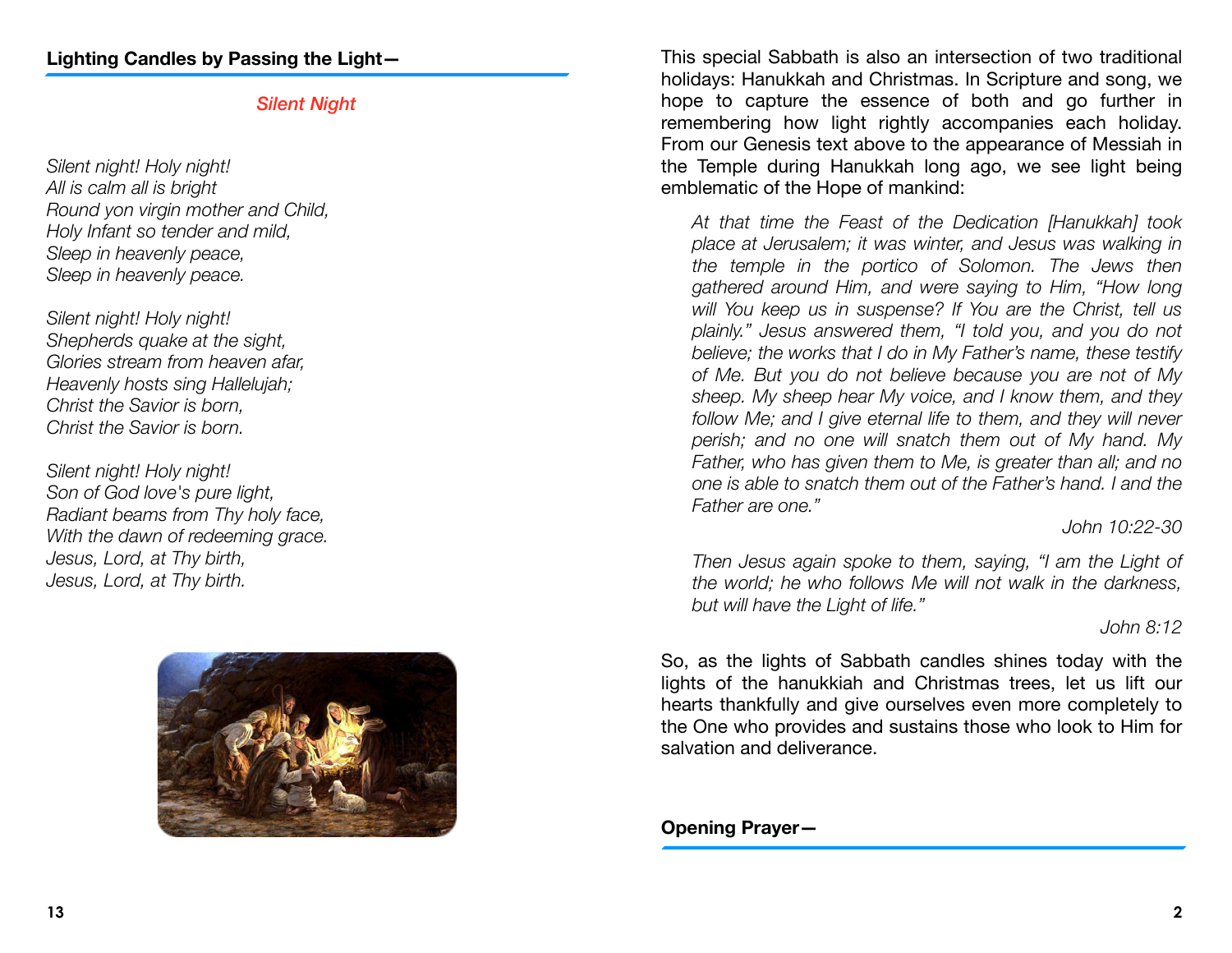### *Hanukkah*

Ken Spiegel and Steve Kirkham

# *O Come, O Come Emanuel*

Sarah Konvalinka and Ken Spiegel

## **The Promise of Light and Restoration—**

As God chose and established the people of Israel, His intent was to dwell among them, most notably in the Temple. Disobedience darkened this plan, evil kings turned the people from God's light, and His presence among them waxed and waned because of it. As it is written:

*Then you shall make a lampstand of pure gold. The lampstand and its base and its shaft are to be made of hammered work; its cups, its bulbs and its flowers shall be of one piece with it. Six branches shall go out from its sides; three branches of the lampstand from its one side and three branches of the lampstand from its other side … You shall charge the sons of Israel, that they bring you clear oil of beaten olives for the light, to make a lamp burn continually. In the tent of meeting, outside the veil which is before the testimony, Aaron and his sons shall keep it in order from evening to morning before the Lord; it shall be a perpetual statute throughout their generations for the sons of Israel. Exodus 25:31-32; 27:20-21* 

*And word from the Lord was rare in those days, visions were infrequent. It happened at that time as Eli was lying down in his place (now his eyesight had begun to grow dim and he could not see well), and the lamp of God had not yet gone out, and Samuel was lying down in the temple of the Lord where the ark of God was.* 

*1 Samuel 3:1-3*

#### **Dwelling in Light Eternal—**

At the end of the age Messiah, who is Light and who as the First Fruits rose from the dead, will "hand over the Kingdom to God and the Father, when He has abolished all rule and all authority and power." Then those who have believed and have walked in the faithfulness of the Messiah Yeshua will dwell in Light Eternal:

*No longer will you have the sun for light by day, nor for brightness will the moon give you light; But you will have the Lord for an everlasting light, and your God for your glory. Your sun will no longer set, nor will your moon wane; for you will have the Lord for an everlasting light, and the days of your mourning will be over."* 

#### *Isaiah 60:19-20*

*I saw no temple in the city, for the Lord God the Almighty and the Lamb are its temple. And the city has no need of the sun or of the moon to shine on it, for the glory of God has illumined it, and its lamp is the Lamb. The nations will walk by its light, and the kings of the earth will bring their glory into it. In the daytime (for there will be no night there) its gates will never be closed; and they will bring the glory and the honor of the nations into it; and nothing unclean, and no one who practices abomination and lying, shall ever come into it, but only those whose names are written in the Lamb's book of life.* 

*Revelation 21:22-27*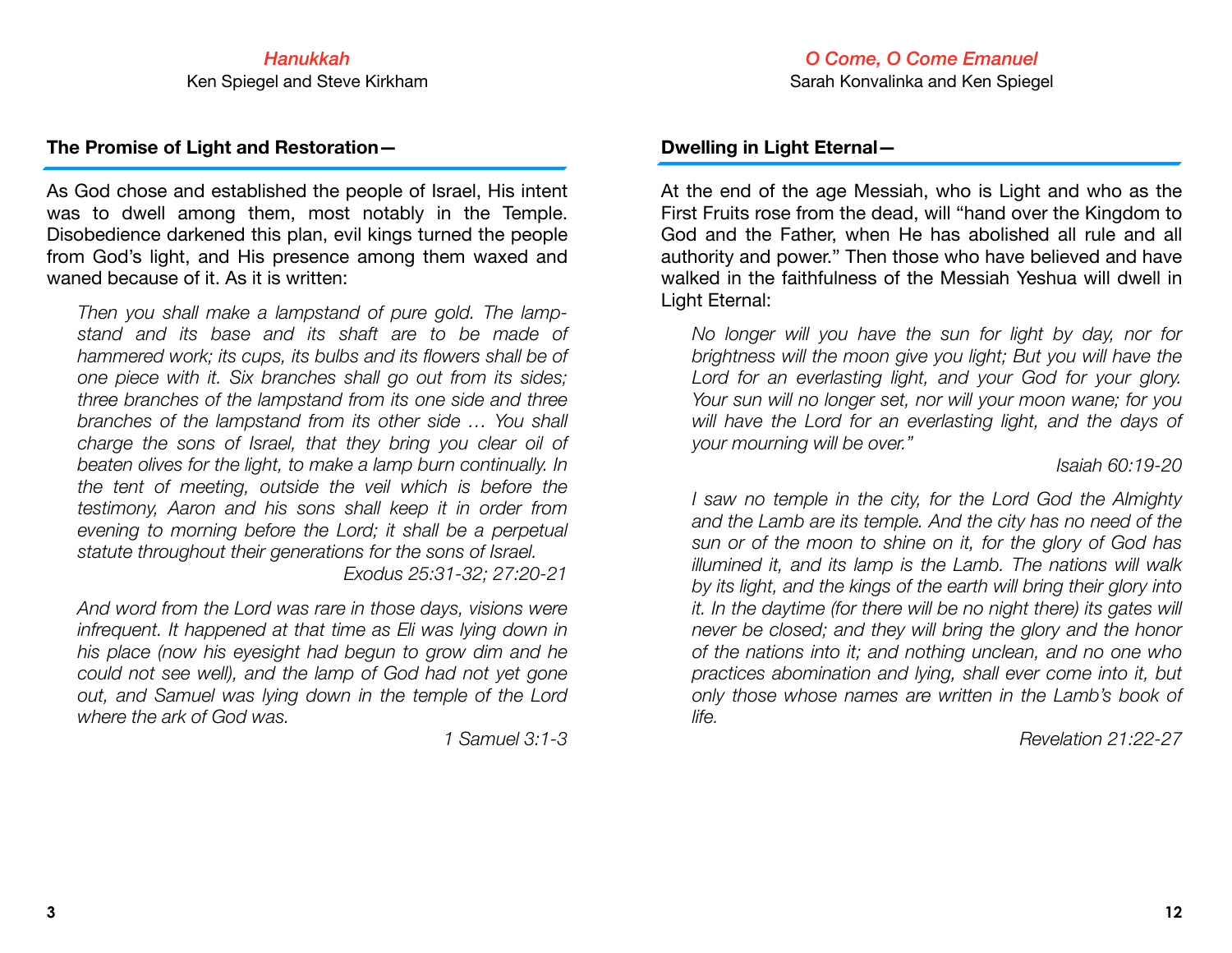*So the crowd answered Him, "We have heard from the Law that the Messiah remains forever. How can you say that the Son of Man must be lifted up? Who is this Son of Man?" So Jesus said to them, "The Light is among you for a little while longer. Walk while you have the light, lest darkness overtake you. The one who walks in the darkness does not know where he is going. While you have the light, believe in the Light, that you may become sons of light."* 

*John 12:34-36* 

## **Promise of Light for You—**

The promise of Light is available to you. The promise of restoration is for all who repent and believe. Turn to the Light, for your deliverance awaits. The newborn King holds all creation in His hand. Salvation comes to those who put their hope in the Child of Bethlehem. Your enemy is the darkness even death. Your restoration is the Light—even Messiah, who divides the kingdom of darkness from the Kingdom of Light. His coming and His work make a clear distinction between the people of God and the hosts of the Deceiver.

*For God so loved the world, that He gave His only begotten Son, that whoever believes in Him shall not perish, but have eternal life. For God did not send the Son into the world to judge the world, but that the world might be saved through Him. He who believes in Him is not judged; he who does not believe has been judged already, because he has not believed in the name of the only begotten Son of God. This is the judgment, that the Light has come into the world, and people loved the darkness rather than the Light because their works were evil. For everyone who does wicked things hates the Light and does not come to the Light, lest his works should be exposed. But whoever does what is true comes to the Light, so that it may be clearly seen that his works have been carried out in God.* 

*John 3:16-21*

*Thus says the Lord, the God of Israel, "Behold, I will tear the kingdom out of the hand of Solomon and give you ten tribes … because they have forsaken Me, and have worshiped Ashtoreth the goddess of the Sidonians, Chemosh the god of Moab, and Milcom the god of the sons of Ammon; and they have not walked in My ways, doing what is right in My sight and observing My statutes and My ordinances, as his father David. Nevertheless I will not take the whole kingdom out of his hand, but I will make him ruler all the days of his life, for the sake of My servant David whom I chose, who observed My commandments and My statutes … that My servant David may have a lamp always before Me in Jerusalem, the city where I have chosen for Myself to put My name … then it will be, that if you listen to all that I command you and walk in My ways, and do what is right in My sight by observing My statutes and My commandments, as My servant David did, then I will be with you and build you an enduring house as I built for David, and I will give Israel to you. Thus I will afflict the descendants of David for this, but not always."* 

*1 Kings 11:31-39* 

## **The Light Restored—**

In spite of the darkness overshadowing the Land and the people, a hope of restoration remained. Sin had not won, and darkness had not overshadowed the Light. God provided prophecy—a prophecy of restoration. There was a time when the Gentiles temporarily prevailed over a disobedient people of God, but as the people cried out to Him, He was willing to deliver and restore.

Meditations:

God Preserves His People and the Miracle of Light Pastor Steven Lancaster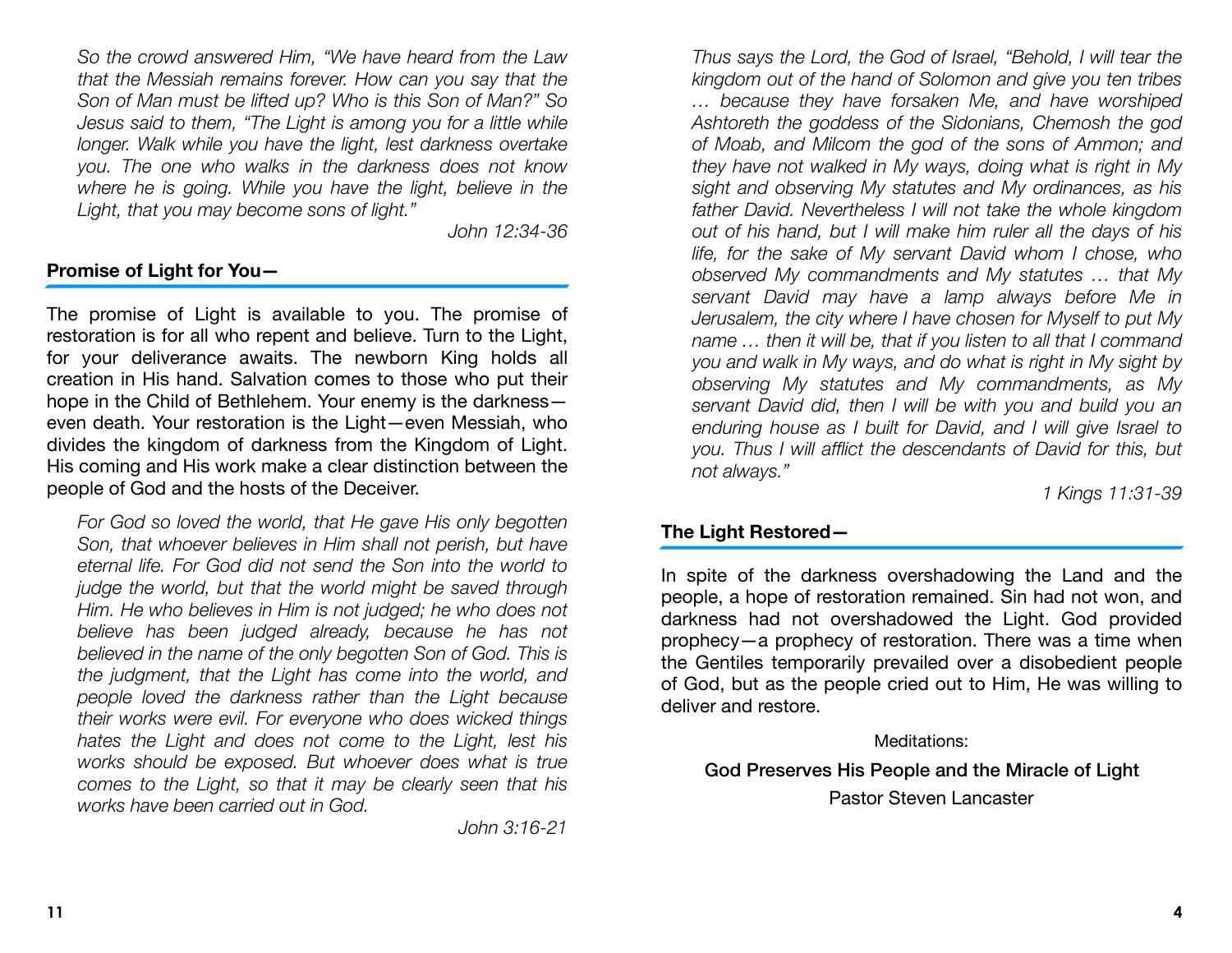## **Lighting of the Lights of Hanukkah—**

Blessed are you, O Lord our God, King of the universe, who has sanctified us by His commandments, and who we honor by kindling the lights of Hanukkah.

Blessed are you, O Lord our God, King of the universe, who wrought miracles for our fathers in days of old, at this season.

Blessed are you, O Lord our God, King of the universe, who has kept us alive, and has preserved us, and enabled us to reach this season. [Used only on the first night of Hanukkah]

# *Ma'oz Tzur [Mighty Stronghold]*  Steven and Mona Lancaster

*Rock of ages, let our song, Praise Your saving power; You, amidst our raging foes, Were our sheltering tower. Furious they assailed us, But Your arm availed us, And Your word, Broke their sword, When our own strength failed us.*

| Ma'oz tzur yeshu'ati,    |
|--------------------------|
| lecha na'eh leshabe'ach, |
| tikon beit tefilati,     |
| vesham todah nezabe'ach. |
| Le'et tachin matbe'ach   |
| mitzar hamenabe'ach.     |
| Az egmor beshir mizmor   |
| chanukat hamizbe'ach     |
|                          |

*Rock of ages, let our song, Praise Your saving power; You, amidst our raging foes, Were our sheltering tower. Furious they assailed us, But Your arm availed us, And Your word, Broke their sword, When our own strength failed us. You send Your Word, O' righteous Lord, To those who seek deliverance.* 

*have seen your salvation that you have prepared in the presence of all peoples, a light for revelation to the Gentiles, and for glory to your people Israel."* 

*Luke 2:25-32*

### *Away In a Manger*  Sara Konvalinka

## **The One Who is the Light—**

The theme of light ends up where it began: With Messiah, the Light of the World, who is from the foundations of the world and is coming again to redeem the children of Light from the curse of darkness. Knowing the King brings us from darkness to Light, and walking with Him brings us back into God's saving presence. The Apostle John recounts:

*Then Jesus again spoke to them, saying, "I am the Light of the world; he who follows Me will not walk in the darkness,*  but will have the Light of life."... In the beginning was the *Word, and the Word was with God, and the Word was God. He was in the beginning with God. All things came into being through Him, and apart from Him nothing came into being that has come into being. In Him was life, and the life was the Light of men. The Light shines in the darkness, and the darkness did not overcome it. There came a man sent from God, whose name was John. He came as a witness, to testify about the Light, so that all might believe through him. He was not the Light, but he came to testify about the Light. There was the true Light which, coming into the world, enlightens every man. He was in the world, and the world was made through Him, and the world did not know Him. He came to His own, and those who were His own did not receive Him. But as many as received Him, to them He gave the right to become children of God, even to those who believe in His name.* 

*John 8:12 and John 1:1-12*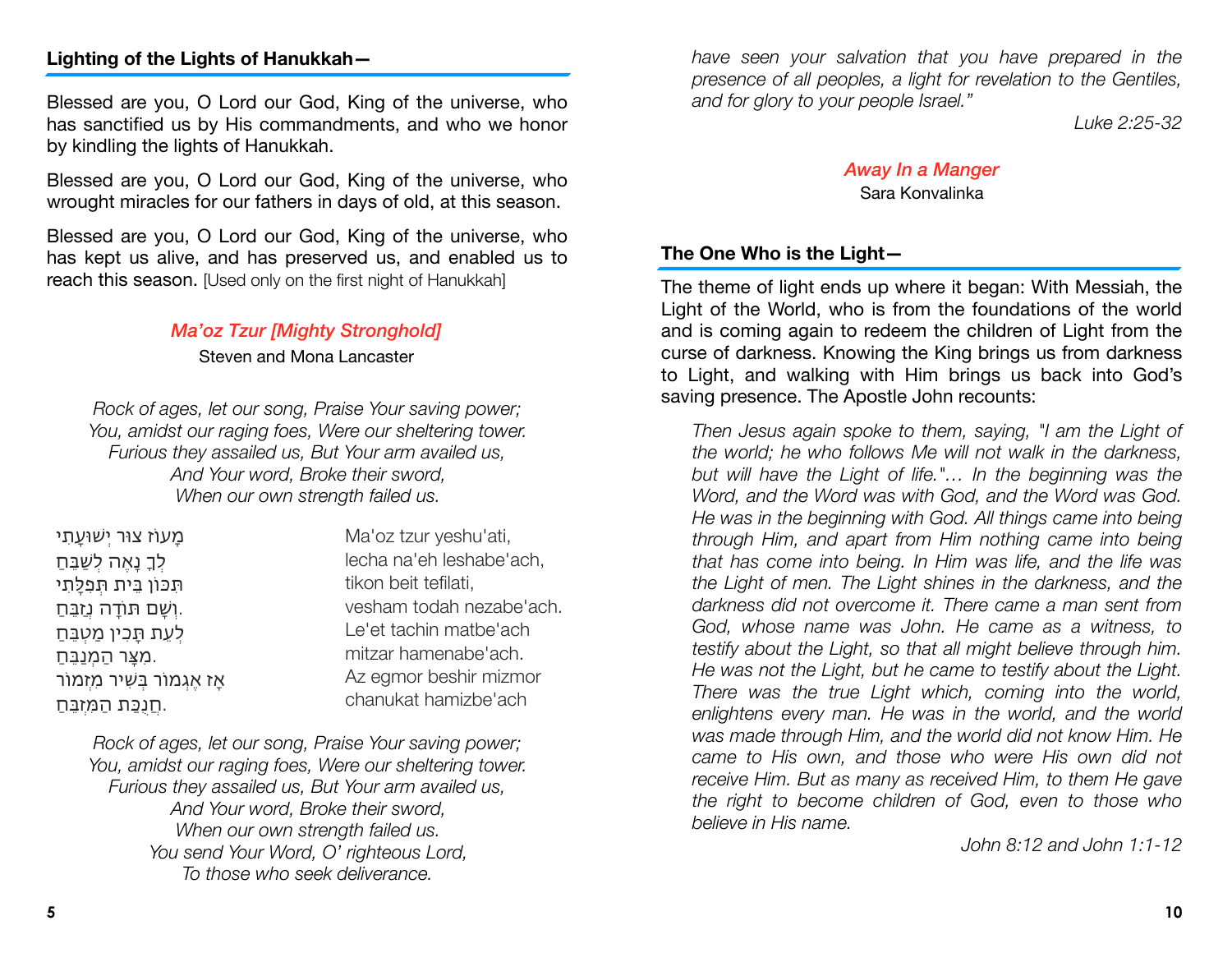## **Promise of Light for the Nations—**

It is written, "Repent, and each of you be baptized in the name of Jesus Christ for the forgiveness of your sins; and you will receive the gift of the Holy Spirit. For the promise is for you and your children and for all who are far off, as many as the Lord our God will call to Himself." Salvation and the promise of Light are for all: the Child in the manger is for all nations. The LORD declares through His prophet:

*I am the LORD; I have called you in righteousness. I will take you by the hand and keep you. I will give you as a covenant for the people, a light for the nations, to open the eyes that are blind, to bring out the prisoners from the dungeon, from the prison those who sit in darkness.* 

*Isaiah 42:6-7* 

*[The LORD] says: "It is too light a thing that you should be my servant to raise up the tribes of Jacob and to bring back the preserved of Israel. I will make you as a light for the nations, that my salvation may reach to the end of the earth." Thus says the LORD, the Redeemer of Israel and his Holy One, to one deeply despised, abhorred by the nation, the servant of rulers: "Kings shall see and arise; princes, and they shall prostrate themselves; because of the LORD, who is faithful, the Holy One of Israel, who has chosen you."* 

*Isaiah 49:6-7* 

*Now there was a man in Jerusalem, whose name was Simeon, and this man was righteous and devout, waiting for the consolation of Israel, and the Holy Spirit was upon him. And it had been revealed to him by the Holy Spirit that he would not see death before he had seen the Lord's Christ. And he came in the Spirit into the temple, and when the parents brought in the child Jesus, to do for him according to the custom of the Law, he took him up in his arms and blessed God and said, "Lord, now you are letting your servant depart in peace, according to your word, for my eyes*

## **The Light and The Coming King—**

The consummation of God's light would present in the birth of Messiah. Reconciliation and the permanent presence of God with man would be made possible in the birth, life, death and resurrection of His Son. The Light of the World had come to defeat the enemy that had overtaken man from the time of Adam's Fall in the Garden. Satan's power was blotted out for those who turn to God through Messiah. A humble Child would establish the Kingdom of Light:

*But there will be no gloom for her who was in anguish. In the former time he brought into contempt the land of Zebulun and the land of Naphtali, but in the latter time he has made glorious the way of the sea, the land beyond the Jordan, Galilee of the nations.The people who walked in darkness have seen a great light; those who dwelt in a land of deep darkness, on them has light shone. For a child will be born to us, a son will be given to us, and the government will rest on His shoulders. His name will be called Wonderful Counselor, Mighty God, Eternal Father, Prince of Peace. There will be no end to the increase of His government or of peace, on the throne of David and over his kingdom, to establish it and to uphold it with justice and righteousness from then on and forevermore. The zeal of the LORD of hosts will accomplish this.* 

*Isaiah 9:1-2, 6-7*